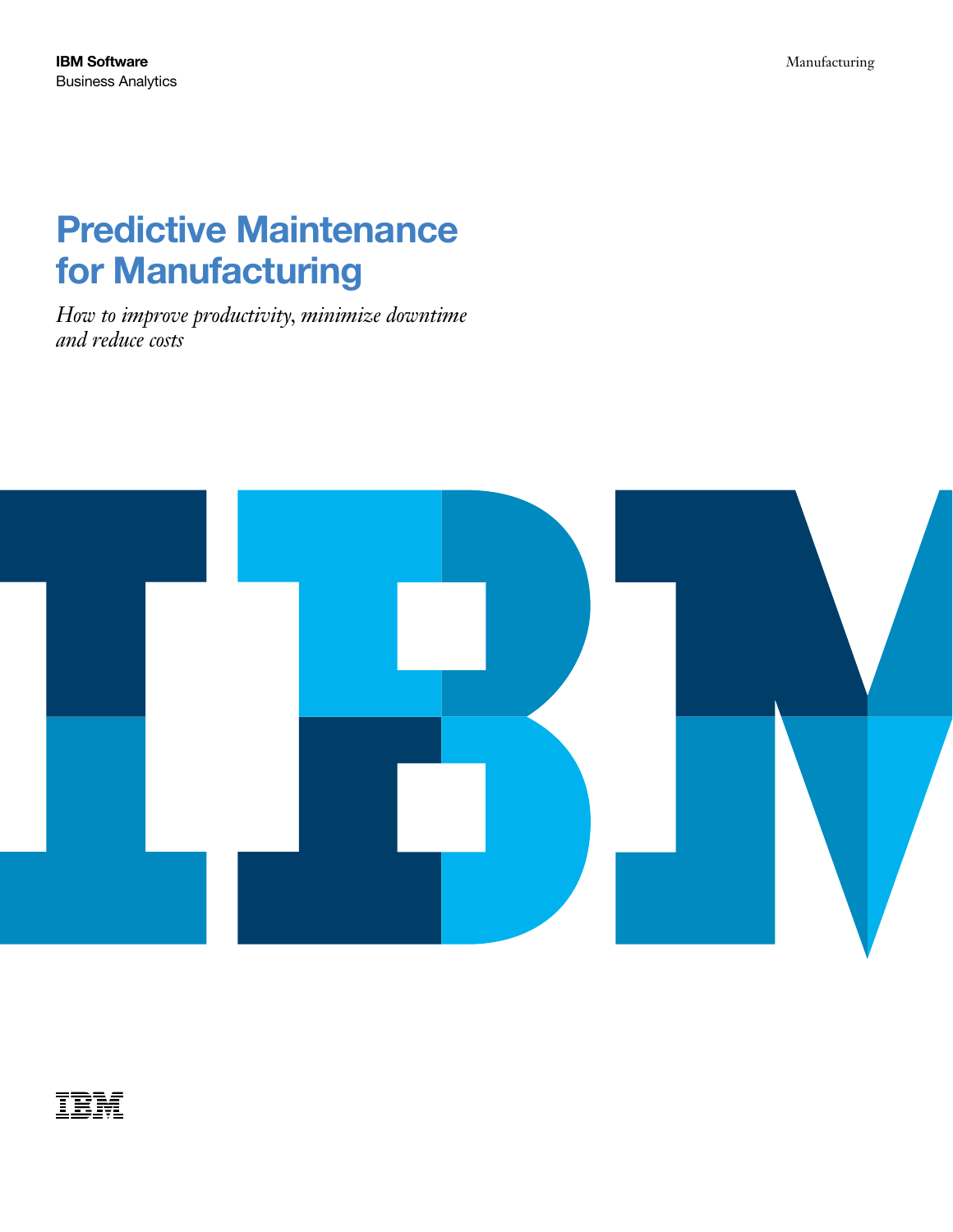## **Contents**

#### 2 Overview

- 3 Predictive analytics: A game changer for manufacturing
- 4 Predictive maintenance on the production line
- 5 Predictive maintenance for field-level customer service
- 5 Reducing warranty claims
- 6 Developing a predictive maintenance application
- 6 IBM analytics and predictive maintenance technologies
- 7 Conclusion
- 7 About IBM Business Analytics

#### **Overview**

In the face of continuing cost-control efforts, plant managers, maintenance engineers and quality control champions all want to know how to sustain quality standards while avoiding expensive unscheduled downtime or equipment failure. These professionals are seeking more effective ways to control the costs of labor and inventory for maintenance, repair and overhaul (MRO) operations. In addition, managers in finance and customer service– and, ultimately, in the executive suite –have a stake in how well production processes deliver finished goods.

The challenge for manufacturing has always been to produce high-quality goods while optimizing resources at every step of the production process. Over the years, manufacturers have developed a number of sophisticated approaches to quality control, supply chain management and equipment maintenance.

Today forward-looking manufacturers rely on predictive maintenance to go beyond preventative and regularly scheduled maintenance, ensure production quality and maximize value at every step of the process. Driven by predictive analytics, this leading-edge capability is helping manufacturers reach new standards of quality, and save money, by minimizing downtime from unscheduled maintenance, practically eliminating unnecessary maintenance and providing superior forecasting of warranty accruals.

In this white paper, you'll learn the basics of predictive maintenance, the specific benefits it provides for manufacturing operations and the underlying technologies that make it possible.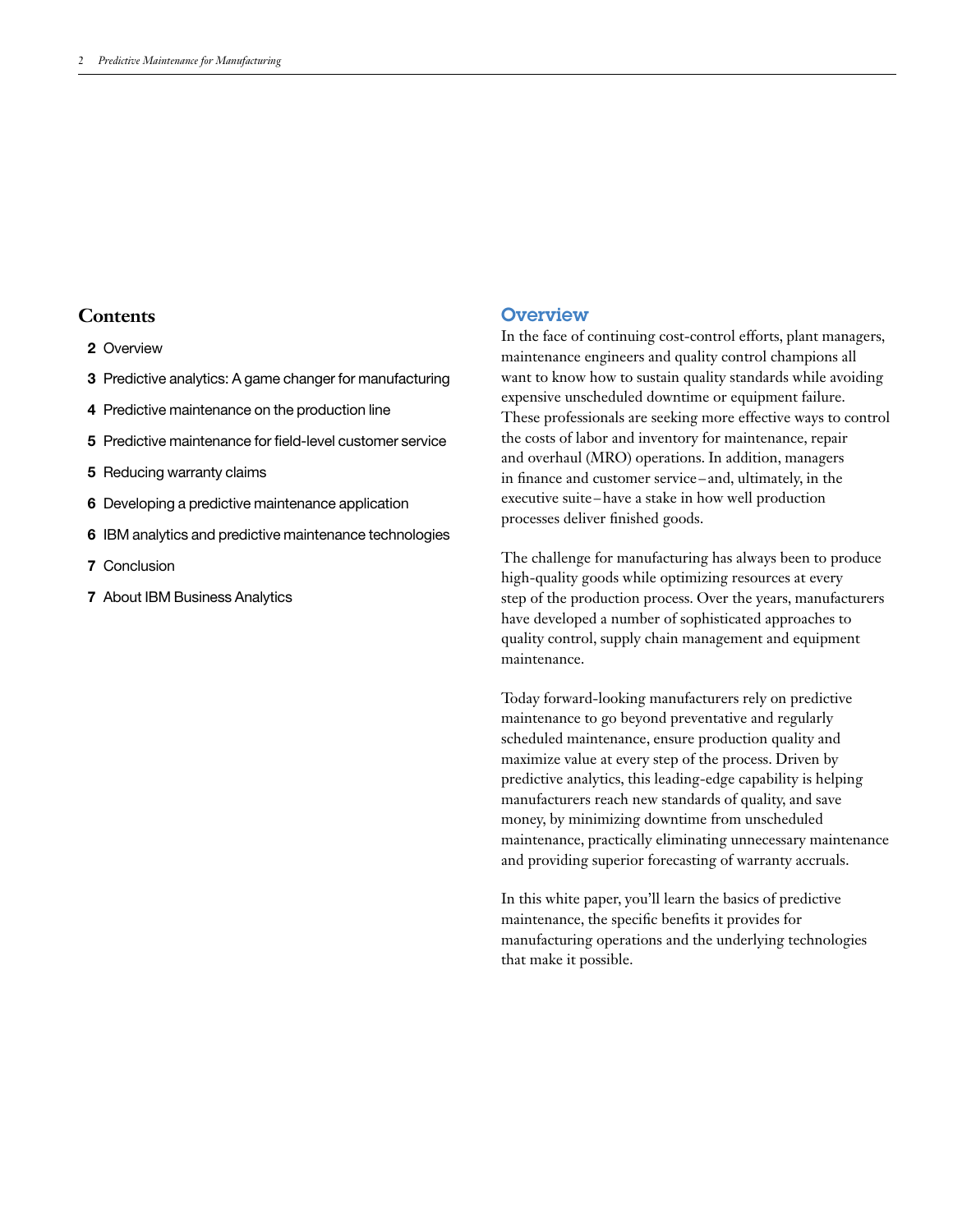## Predictive analytics: A game changer for manufacturing

The basis of predictive maintenance is powerful predictive analytics software, which gathers information in real time from a variety of sources, including maintenance logs, performance logs, monitoring data, inspection reports, environmental data and even financial data. The software can detect even minor anomalies or failure patterns from this structured and unstructured data to determine the areas of greatest risk. It then proactively directs resources towards those areas before risk becomes reality.

This early identification of maintenance requirements and operational issues is critical for preventing production interruptions, improving usability and service levels for customers, as well as meeting and exceeding service level agreement (SLA) expectations. In this way predictive maintenance can deliver sizable cost savings, labor efficiency, increased production continuity and higher levels of customer satisfaction, enabling manufacturers to compete on an entirely new level.

Now let's take a closer look at the three areas where predictive maintenance delivers the most significant benefits: the production line, field level customer service and warranty claims.



# **Preventive maintenance in action Motorcycle manufacturer**

By adding predictive maintenance capabilities to its warranty claims, a leading motorcycle manufacturer reduced the time to detect quality issues from days and weeks to minutes and hours, thereby significantly reducing maintenance costs.

In addition, the company was able to proactively address warranty issues and identify and address equipment anomalies several months before the riding season.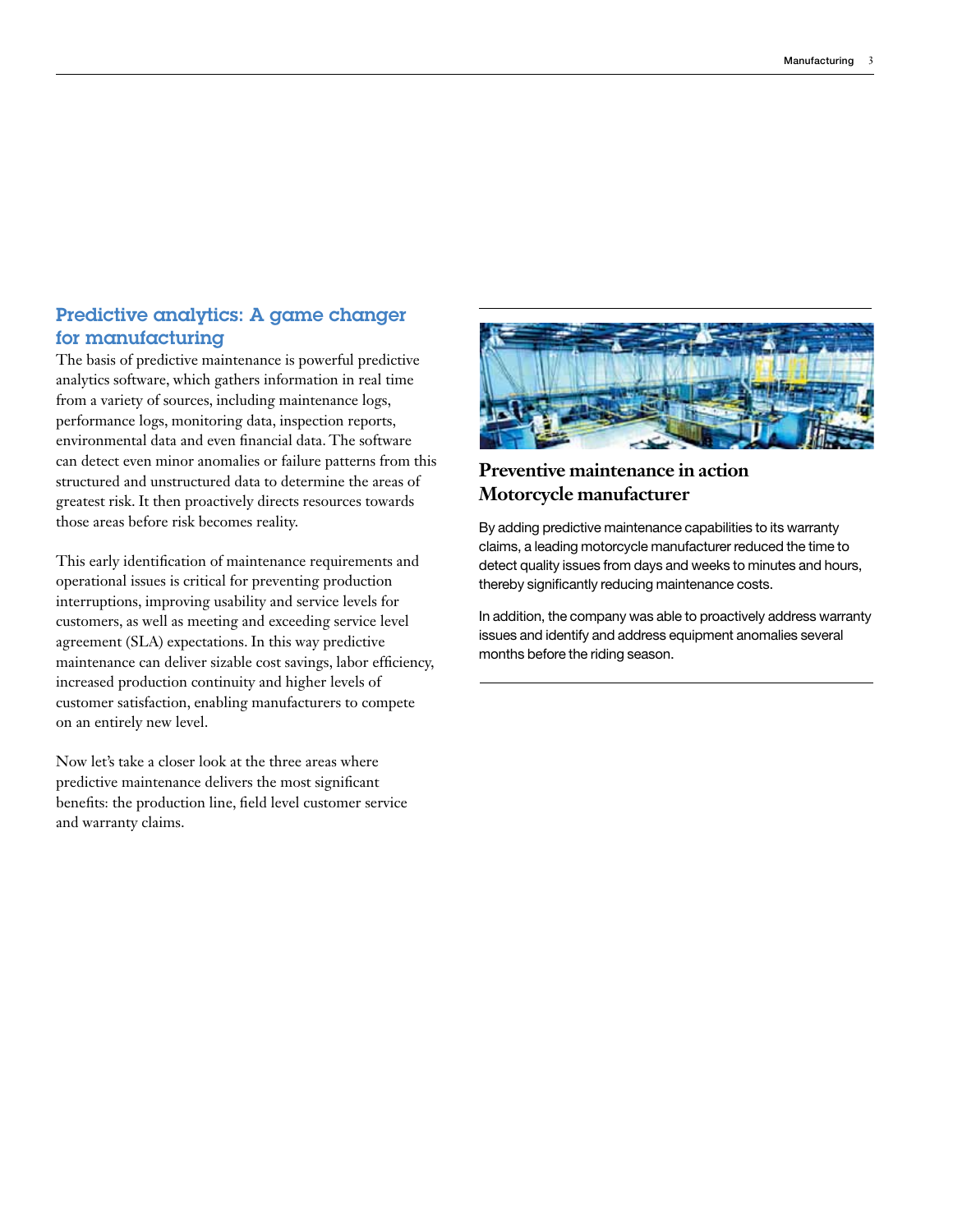## Predictive maintenance on the production line

The two reasons for stopping a production line are due to regularly scheduled maintenance or equipment failure. Performing timely maintenance is critical to preventing failures that may result in costly production interruptions, but relying on a fixed schedule may result in higher than necessary costs for both parts and labor. Predictive maintenance leverages the rich set of data that manufacturers already have available, such as equipment type, number of days in operation, operating voltage, days from last service, days to next service, failure history, costs for planned and unplanned maintenance, parts analysis and other data depending upon the machinery involved.

A fully automated process analyzes this data in real time. It quickly detects failure patterns and identifies the root cause of the problem. Because engineers have 24/7 access to the reliability of every piece of equipment, they can evaluate the current status of every asset and build a maintenance schedule that performs inspections and/or maintenance just in time to prevent failures. This eliminates the need for shutting down a line simply to perform "regularly scheduled maintenance" that may not be really necessary.



## **Preventive maintenance in action Construction equipment manufacturer**

A large equipment manufacturer saved \$1 million in just two weeks by using preventive maintenance to proactively identify problems and take action before failure occurred.

By minimizing downtime and repair costs across all its manufacturing operations, the manufacturer achieved a 1400% return on investment in just four months.

As operating conditions change, the reliability of every piece of equipment is updated in real time. The advanced algorithms contained in the predictive maintenance software can determine the reliability of every asset at any point in the future, so that inspections and maintenance can be performed at the optimal and most cost-effective moment. Predictive maintenance also identifies the replacement parts required to support this highly accurate maintenance schedule. It eliminates the need for unnecessary and expensive overstocking of spare parts.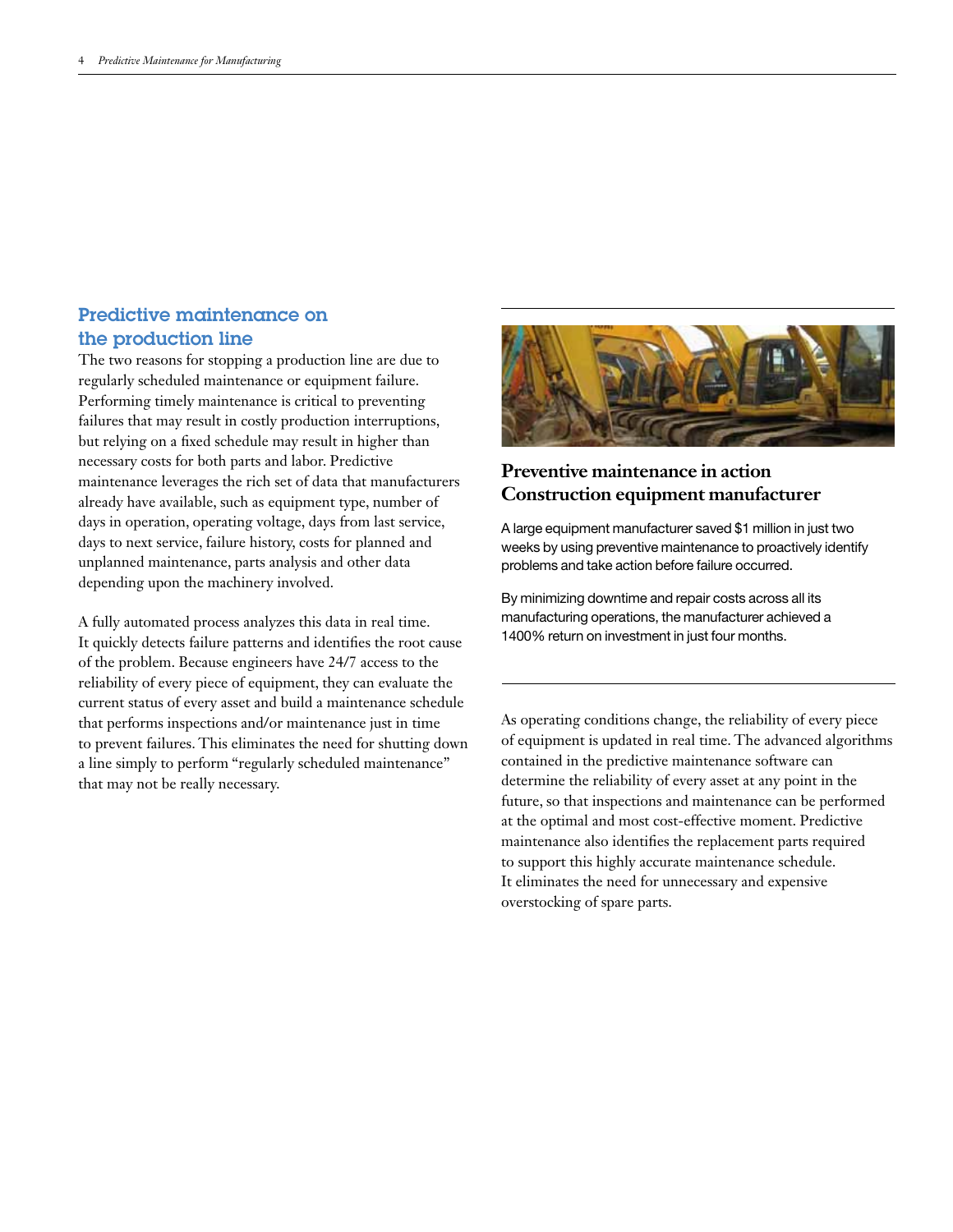With predictive maintenance, manufacturers can maximize both the allocated labor resources and spare part inventories. The result is the elimination of undue maintenance, prevention of costly downtime/repairs and reduction in MRO inventory carrying costs.

## Predictive maintenance for field-level customer service

Predictive maintenance addresses a number of customer service issues, including customer complaints because of downtime due to unscheduled maintenance and product failures, and the pressure to meet stringent customer SLAs.

Consider this scenario. An HVAC manufacturer uses predictive maintenance to discover that a blower fan blade manufactured in one of its facilities will possibly break prematurely with extended use. Unfortunately, the problem is not discovered until the assembled A/C unit has already been sold to end customers.

Using predictive maintenance, the manufacturer can determine if certain production runs fail more often than others. They conduct a root cause analysis to determine the problem's source, and then analyze the financial implications of the failure to determine whether those runs warrant a recall or just a service bulletin to their distributors. Their analysis also shows where the failures will occur and what the demand in a given region will be for the replacement parts. They can then ensure that the correct supply of replacement parts can be available at the appropriate time.

#### Reducing warranty claims

As a result, the company avoids many costly warranty claims by providing the resolution to its service channel even before most customers know a problem exists.

In many situations like this, predictive maintenance can identify when equipment in the field is likely to fail or need maintenance in order to predict future warranty claims costs and maximize uptime/in-service time for equipment sold to customers or for equipment used to deliver service. This helps manufacturers avoid high services costs and product recalls due to late product issue identification. It also minimizes or eliminates bad publicity and the resulting lost sales from recalls or negative customer product reviews.



# **Preventive maintenance in action Automotive manufacturer**

After implementing predictive maintenance capabilities in their warranty claims process, a European automotive manufacturer reduced its warranty cases from 1.1 to 0.85, achieving a 5% total reduction in warranty cases.

Overall, the preventive maintenance solution helps the firm save 30 million Euros annually.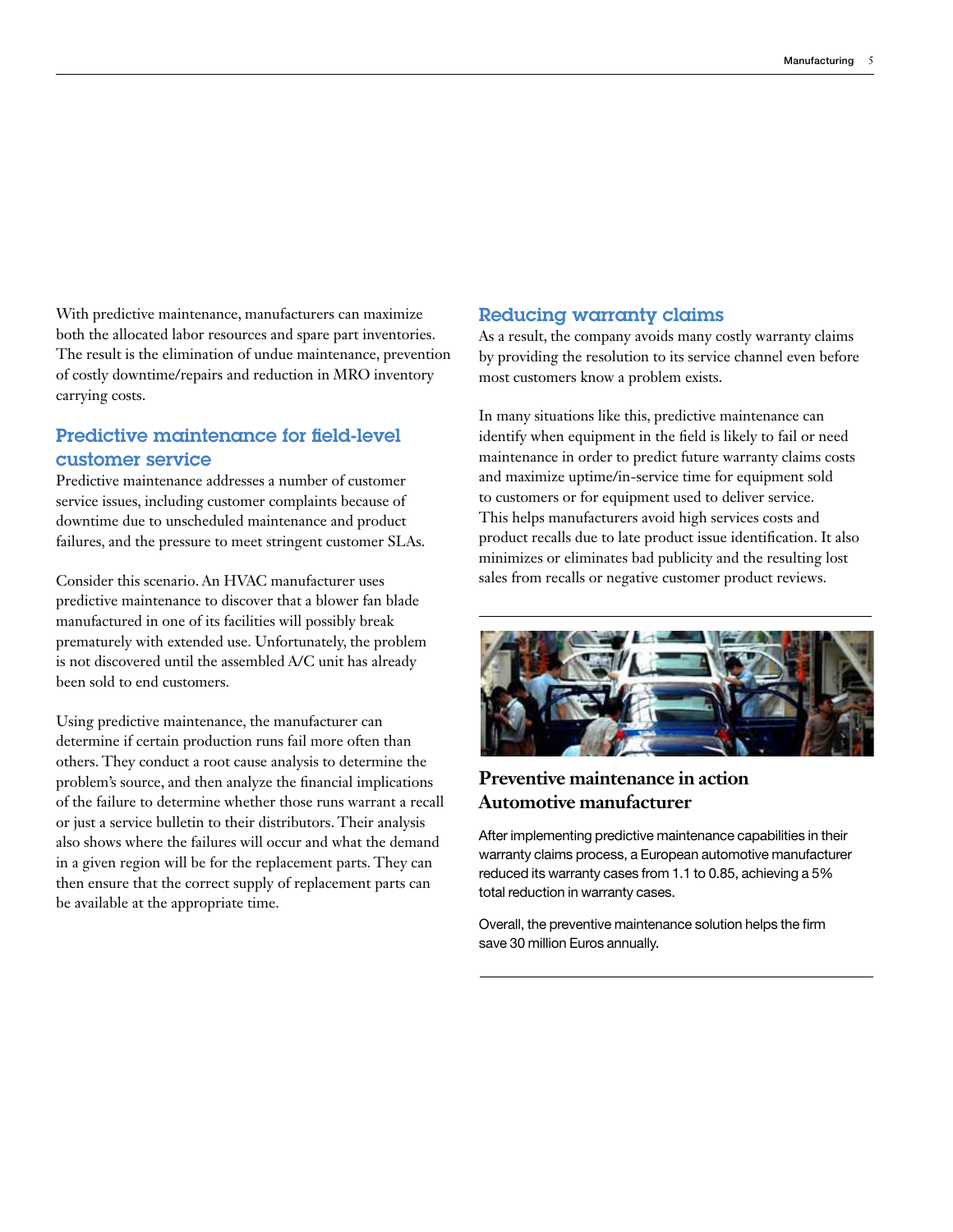## Developing a predictive maintenance application

While each company is different, a typical approach to developing a predictive maintenance application can be found below:

- 1. Identify the problem by focusing on failures of specific asset types or specific events.
- 2. Notice as many data sources (e.g. asset information, maintenance history, inspection reports, RFIDs) as possible.
- 3. Integrate all data sources, such as combining "fixed" attributes (e.g. asset type) and "dynamic" attributes (e.g. temperature).
- 4. Derive any additional fields to help with modeling, such as creating a "1" or "0" to signify if a part failed or not or calculating average cost per part, in addition to existing data of total cost and number of parts.
- 5. Identify the best predictors of failure.
- 6. Evaluate resultant models for modeling accuracy and quick logic test based on your own experiences.
- 7. Focus on the most effective methods of deployment within your organization (e.g. asset management, workforce management systems, business intelligence).
- 8. Create an information and response feedback loop to maintain accuracy and make continual improvements.
- 9. Monitor and track progress.

# IBM analytics and predictive maintenance technologies

IBM Business Analytics solutions provide leading-edge predictive maintenance capabilities and comprehensive sales and operations planning for manufacturers. IBM SPSS predictive analytics combine data from disparate sources and automatically detect failure patterns, enabling pre-emptive deployment of maintenance and repair resources and dramatically saving downstream costs. IBM Cognos Sales and Operations planning (S&OP) integrates planning activities across finance, operations, production, purchasing, sales and marketing to increase efficiencies and reduce costs.

Across every phase of production, IBM SPSS predictive analytics helps manufacturers:

- • Efficiently perform root-cause analyses
- • Reduce machine/appliance/asset downtime due to the failure of critical parts
- Minimize supply chain problems due to product issues
- Improve productivity of maintenance resources
- • Avoid costs of machine/appliance/asset failure
- Realistically forecast warranty accruals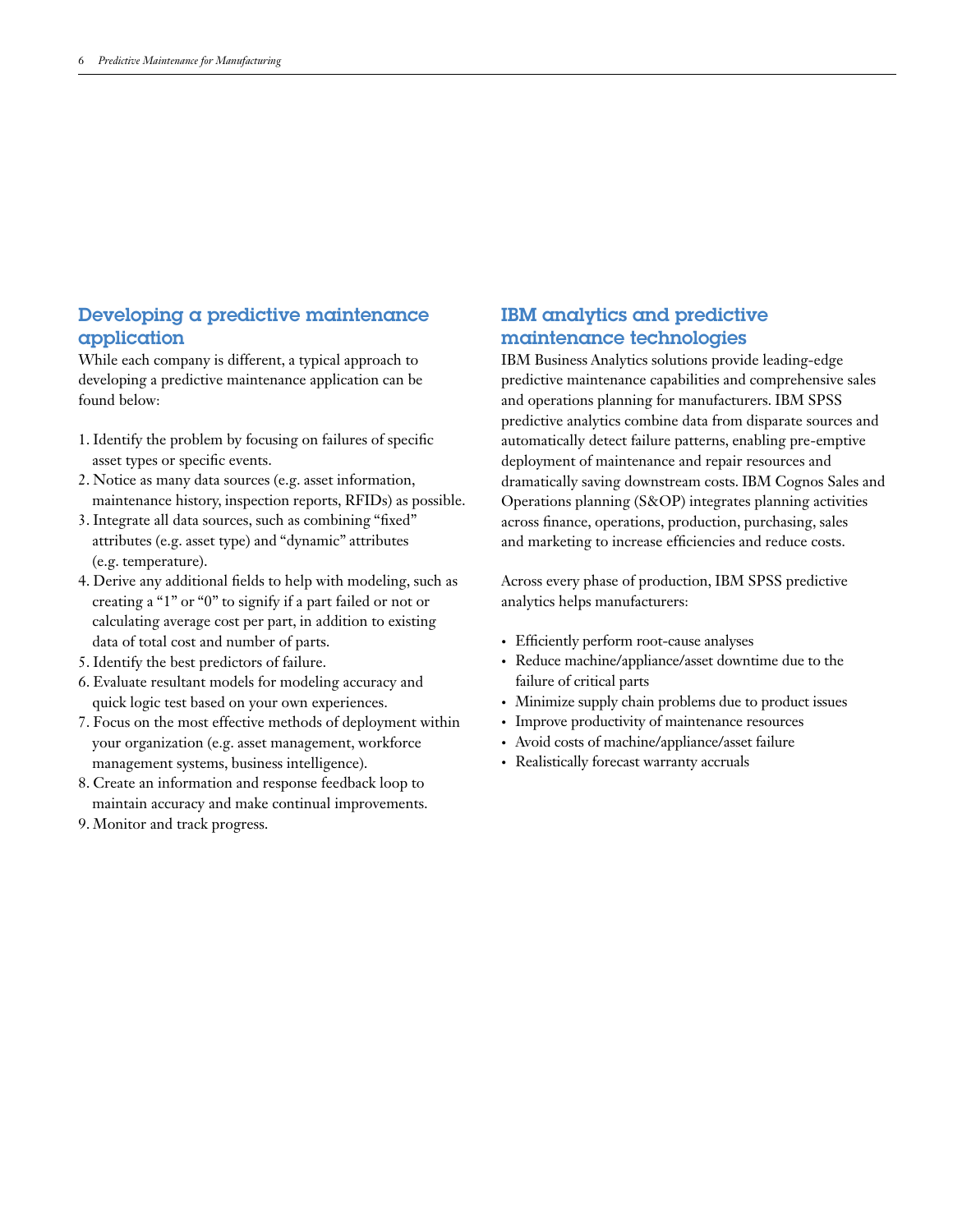IBM Cognos Sales and Operations planning (S&OP) helps manufacturers understand the financial impact by:

- • Integrating demand, supply and financial plans for better executive decision making
- • Improving supply chain performance for better competitiveness and responsiveness
- • Providing actionable insight (event driven, exception based, consolidated) to improve efficiency and reduce cost
- • Providing real time dashboards that give visibility into all aspects of supply chain performance
- Reconciling sales and demand forecasts with supply chain and production plans

Working together, these industry-leading IBM solutions help manufacturers gain significant benefits.

#### Conclusion

As manufacturers face increasing pressures to control costs and improve productivity, preventive maintenance has emerged as an essential capability. Supported by predictive analytics, predictive maintenance prevents production interruptions, improves usability and service levels for customers and helps to reduce warranty costs. It empowers manufacturers to isolate and solve maintenance and operational issues before they become significant and expensive problems. For manufacturers that need to achieve the highest levels of uptime and minimize the expense and labor of downtime, it's a game-changing technology.

To find out how IBM technologies can help your organization achieve the benefits of preventive maintenance, please visit:

ibm.com[/software/analytics/industrial-products](http://www.ibm.com/software/analytics/industrial-products)

## About IBM Business Analytics

IBM Business Analytics software delivers actionable insights decision-makers need to achieve better business performance. IBM offers a comprehensive, unified portfolio of business intelligence, predictive and advanced analytics, financial performance and strategy management, governance, risk and compliance and analytic applications.

With IBM software, companies can spot trends, patterns and anomalies, compare "what if" scenarios, predict potential threats and opportunities, identify and manage key business risks and plan, budget and forecast resources. With these deep analytic capabilities our customers around the world can better understand, anticipate and shape business outcomes.

#### For more information

For further information or to reach a representative please visit

ibm.com[/analytics](http://www.ibm.com/analytics).

## Request a call

.

To request a call or to ask a question, go to

ibm.com[/business-analytics/contactus](http://www.ibm.com/business-analytics/contactus).

An IBM representative will respond to your inquiry within two business days.